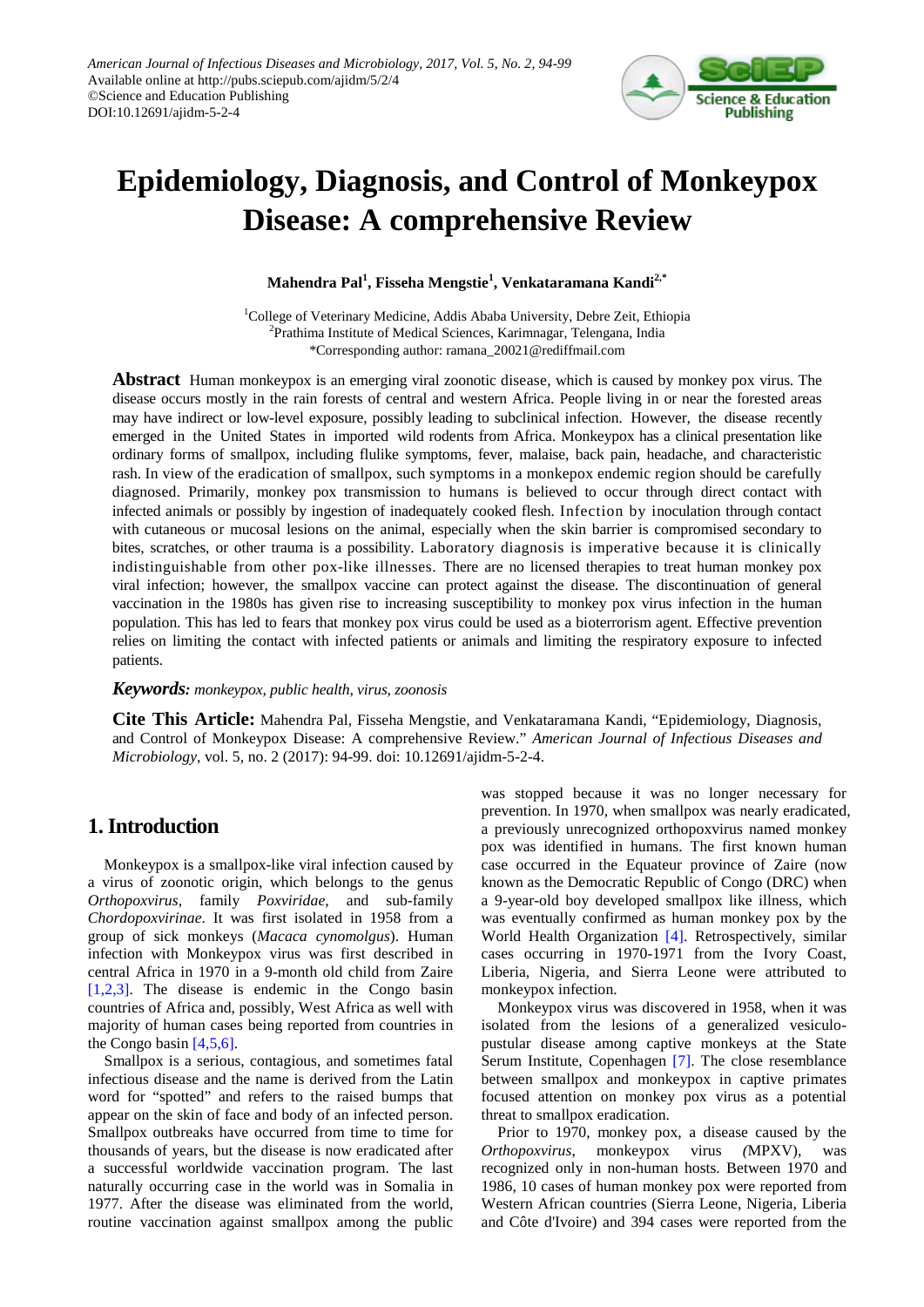Congo Basin countries of Cameroon, Central African Republic and Zaire (now Democratic Republic of the Congo) [\[8\].](#page-5-3)

Monkeypox was limited to the rain forests of central and western Africa until 2003, when the first cases in the Western Hemisphere were reported. In late spring 2003, multiple persons were identified in the Midwestern United States who had developed fever, rash, respiratory symptoms, and lymphadenopathy following exposure to ill pet prairie dogs (a rodent of *Cynomys* species) infected with the monkeypox virus [\[9\].](#page-5-4)

A direct contact or exposure with ill, prairie dogs (a group of herbivorous burrowing rodents), showing signs of profuse nasal and ocular discharge, dyspnoea, lymphadenopathy, and muco-cutaneous lesions was noted among the cases reported. Another interesting observation noted among those cases was the presence of a common animal distributor where prairie dogs were housed or transported along with African rodents from Ghana. Reports have later confirmed that most cases of monkeypox were associated with exposure to these rodents, the local Gambian rats, which were known reservoirs of monkeypox in their native habitat of Africa. After an exposure, and an average incubation period of 12 days, the animal became ill and has a potential to transmit the virus to humans, when present in close proximity. Human-to-human, disease transmission leading to an outbreak was reported from DRC during 1996-1997 [\[6\].](#page-5-5) Studies reported from this outbreak suggested that within households, monkeypox virus was secondarily transmitted to 8-15% of human contacts. Prior to this, monkey pox was not identified as an important worldwide health problem because human infection rates were either not known or were undermined to play a significant role in the pathogenesis. Analysis of the 2003 US outbreak implicates animal-to-animal and animal-to-human transmission as the significant modes of transmission.

Genomic sequencing of monkeypox strains isolated from the America, western and central Africa's, has noted the existence of two distinct clades of the virus. The isolates from the United States were found to be identical with the western African strains. The clinical course of the disease among people infected with the western African strain was observed to be milder with minimum human-to-human transmission as compared to those infected with isolates from central African region [\[10\].](#page-5-6) In 2010, a dosage comparison using a prairie dog animal model

re-confirmed that the Congo Basin strain of monkeypox virus was more virulent than the West African strain of monkeypox virus [\[11\].](#page-5-7) This communication presents a comprehensive review on the epidemiology, diagnosis and control of monkeyox, an emerging viral zoonosis, which attracted the attention of public health authorities.

# **2. Classification and Characterization of Monkeypox Virus**

The monkeypox virus belongs to *Poxviridae* family, which also includes cowpox, vaccinia, and variola (smallpox) viruses. Poxviruses are the largest vertebrate viruses known, infecting humans, and other vertebrates (species of sub-family *Chondropoxvirinae*), and arthropods (species of sub-family *Entemopoxvirinae*). There are around 70 known species of pox viruses spread among 28 genera and two sub-families (the *Chordopoxvirinae* and the *Entomopoxvirinae*). The virions contain a linear double-stranded deoxyribonucleic acid (dsDNA) genome and enzymes that synthesize messenger ribonucleic acid (mRNA). They multiply in the cytoplasm of the host cells.

The *Chordopoxvirinae* consists of around ten genera including the genera which are genetically and antigenetically related. The genus Orthopoxvirus comprises camelpox, cowpox, ectromelia, monkeypox, racoonpox, skunkpox, taterapox, Uasin Gishu (pox virus of Horse), vaccinia, variola and volepox. African swine fever viruses were also known to share some properties of the poxviruses. Many poxviruses are associated with a specific vertebrate species, which indicates that the transmission of these viruses occurs preferentially among a specific vertebrate species. Although accidental transmission in to a different vertebrate species can occur, there was no resultant clinico- pathological condition noted in the infected host to be further maintained in this 'aberrant' species [\[12\].](#page-5-8) The orthopoxviruses which can infect humans include variola, vaccinia, cowpox and monkeypox viruses. Variola virus is a virus which only infects humans and the Vaccinia virus is a vaccine strain that does not exist in nature and is used to treat small pox. Vaccinia virus has originated in the 18th Century from an unknown vertebrate species. Cowpox is a rodent virus that may infect cats, cows and zoo animals and could transmit infection to humans.

Monkeypox is also a rodent virus, which occurs mostly in West and Central Africa. The identification of monkeypox virus is based on biological characteristics and endonuclease patterns of viral DNA. In contrast to smallpox, monkeypox virus can infect rabbit skin and can be transmitted serially by intracerebral inoculation of mice. The four orthopoxviruses that may infect man produce macroscopically characteristic lesions on the inoculated chorioallantoic membrane of an embryonated chicken egg [\[8\].](#page-5-3) The maximum or 'ceiling' temperature at which the viruses can proliferate in the chorioallantoic membrane differs for monkeypox and smallpox. These viruses differ also in the ability to multiply in different tissue culture cells. However, at present the clearest results are obtained by the endonuclease restriction patterns of the virus DNA [\[13\].](#page-5-9) Some genetic variability has been noted between monkeypox viruses isolated from West and Central African regions. Genome studies have revealed strong evidence regarding monkeypox virus being a nonancestral to variola virus. This may be important in view of the fear expressed by some researchers that variola might again evolve from monkeypox virus. In the premolecular era, significant efforts were made to distinguish the four viruses by serological reactions. These were delicate studies, since the viruses share most antigens [\[14\].](#page-5-10) Some results were obtained using absorbed sera in agar gel diffusion tests, but they were rapidly superseded by the studies on biological characteristics and DNA restriction patterns. The development of relatively specific antigens has been extremely useful for serological surveys in human and animals. In the field, rapid presumptive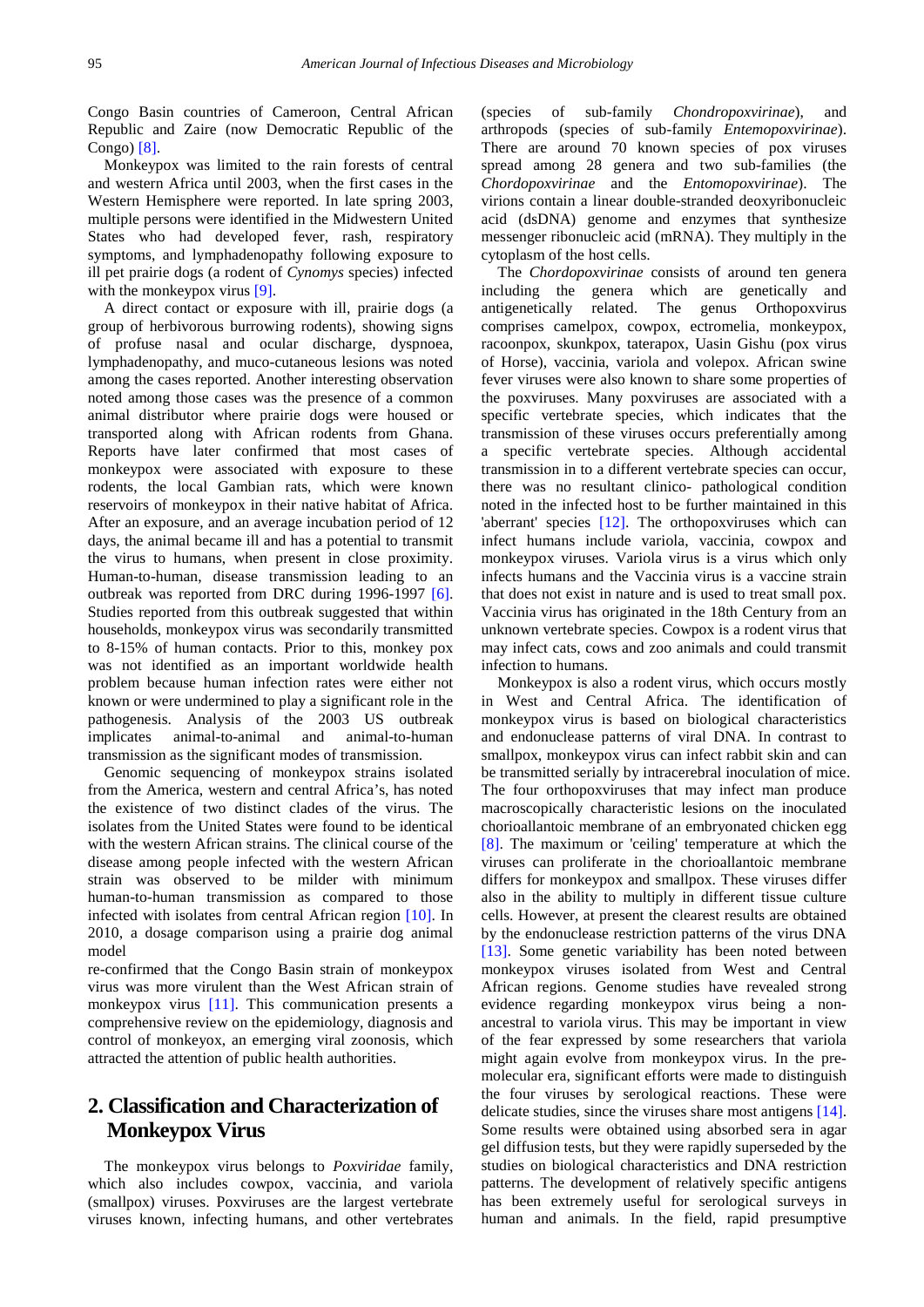diagnosis of infection caused by viruses belonging to the *orthopoxvirus* group is necessary, as is differentiation from chickenpox, as confusion is possible on clinical grounds. For this purpose, it is recommended that scabs of the lesions are sent, without transport medium, to the diagnostic laboratory. Electron microscopic examination of this material will allow the differentiation of *Orthopox* and *Herpes* viruses. Poxviruses can be detected in more than 95% of the scabs, whereas varicella-zoster virus could be detected in only half of the material from cases of chickenpox, meaning that electron microscopy negative specimens are very unlikely to be monkeypox  $[8,15,16]$ .

## **3. Epidemiology**

#### **3.1. Occurrence**

People living in or near the forested areas may have indirect or low-level exposure, possibly leading to subclinical infection [\[17\].](#page-5-11) The disease is rare and only known to be indigenous to the rain forests of western and central Africa. It was first recognized in humans in 1970 after the eradication of smallpox, possibly because of the subsequent unmasking of the infection. Surveillance reports from 1981-1986 documented 338 cases in the DRC (out of a 1982 estimated population of 5 million). In the 1996-1997 outbreaks in the DRC, the attack rate was 22 cases per 1000 population. Human infection with monkey pox has not been reported in West Africa since 1978. However, monkeypox continues to exhibit a robust emergence in the DRC, with sporadic occurrences of disease in neighboring countries. In 2003, 11 cases and 1 death were reported from the DRC and 10 cases with no deaths were reported from Sudan in 2005 [\[18\].](#page-5-12) In United States, no cases occurred until the late spring 2003 outbreak in the Midwestern states. Between May 16 and June 20, 2003, 71 suspected cases of monkeypox were investigated [\[19\].](#page-5-13)

#### **3.2. Mortality/Morbidity**

Rash burden, hospitalization rates and illness severity (a global score incorporating degree of incapacitation, need for nursing care and rash burden) were used to define human disease

Morbidity during a monkeypox infection. Monkeypox case-fatality rates in Democratic Republic of the Congo were  $\sim$ 10% among non-vaccinated individuals as compared to those people who were vaccinated against smallpox, and the vaccinated group was noted to have fewer lesions and generally less severe disease [\[8\].](#page-5-3)

The disease was generally self-limited, with resolution in 2-4 weeks, depending on the severity of the illness. However, a small subset of patients, most commonly pediatric patients, had a more severe course, with several patients requiring ICU care [\[20\].](#page-5-14) Complications reported from African outbreaks include pitted scars, deforming scars, secondary bacterial infection, bronchopneumonia, respiratory distress, keratitis, corneal ulceration, blindness, septicemia, and encephalitis.

African cases have mortality rates of 1-10%, with the highest rates occurring in children and individuals without vaccination. In general, the prognosis is related to the amount of exposure to the virus, host immune response, comorbidities, vaccination status, and severity of complications. Poxvirus infections have no racial predilection and the incidence is equal in males and females.

In the African epidemics, 90% of the patients were children younger than 15 years [\[21\].](#page-5-15) In the recent US outbreak, of the confirmed cases in 2003 ( $n = 35$ ), 11 patients were younger than 18 years and 24 were older. Although the highest age-specific incidences and the greatest number of cases occur among persons younger than 15 years, a trend toward increasing incidence among persons aged 15-30 years has been seen in recent years. It has been hypothesized that cessation of smallpox vaccination may be a factor in the increasing incidence in this age group, but this theory fails to account for why the disease has not re- emerged in countries where the disease was seen previously, such as West Africa [\[18\].](#page-5-12) An annual crude incidence rate of human monkey pox of 0.63/10,000 population was inferred. Those at high risk were young unvaccinated children (especially boys) and adult women. Approximately one third of the infections were estimated to be sub-clinical [\[22\].](#page-5-16) The increase in cases was ascribed to the effect of the civil war which had led to increased hunting for forest animals that carry monkey pox, particularly squirrels. With changes in lifestyle due to increasing urbanization, and intensified agricultural activities replacing hunting and trapping, the chances of contracting monkey pox, either from the primary reservoir or intermediate hosts, will decrease and monkey pox will become a disappearing disease.

#### **3.3. Transmission**

It is a zoonotic virus with primary transmission believed to occur through direct contact with infected animals or possibly by ingestion of their inadequately cooked flesh. Inoculation may be from cutaneous or mucosal lesions on the animal, especially when the skin barrier is compromised secondary to bites, scratches, or trauma. Transmission can also occur from animal reservoirs from Western Africa (prairie dogs, rabbits, rats, mice, squirrels, dormice, monkeys, porcupines, gazelles). Additionally, direct cutaneous (skin-to-skin) or respiratory contact with an animal or person who is infected can transmit the infection.

#### **3.4. Hosts and Reservoirs**

Although rodents are believed to be the major reservoir in Africa, A 2010 study reaffirmed that several species of forest-dwelling rodents are at risk of developing Orthopoxvirus (including monkey pox) infection [\[23,24\].](#page-5-17)

Serological surveys suggest that many animals are infected with MPV under natural conditions, including squirrels, non-human primates, and rats. Several epidemiological studies from the Democratic Republic of Congo have implicated squirrels (especially *Funisciurus anerythrus*) inhabiting agricultural areas as primary candidates to sustain viral transmission among people in nearby settlements [\[24\].](#page-5-18) In one environmental survey, *Funisciurus* spp. squirrels had a higher rate of MPV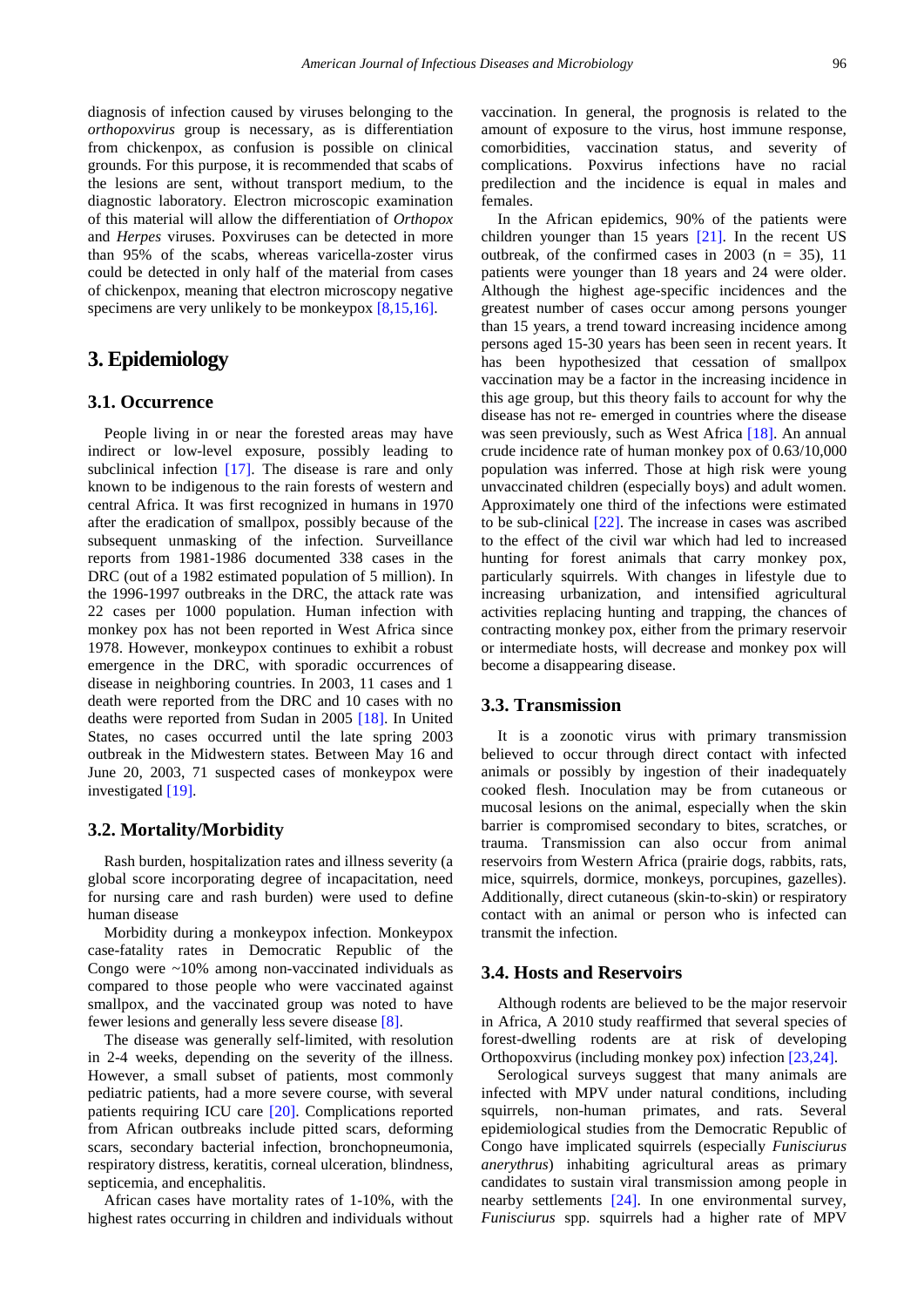seropositivity (24%) than other animals that were tested, including *Heliosciurus* spp. squirrels (15%) and primates (8%). A subsequent seroprevalence study done as part of the investigation of the outbreak in February 1997, in the Democratic Republic of Congo showed even higher positivity rates in these squirrels (39—50% in *Funisciurus*  spp. and 50% in *Heliosciurus* spp. squirrels) [\[6\].](#page-5-5) In addition, 16% of Gambian giant rats tested in this study had serological evidence of MPV exposure. The infection of a rabbit (family *Leporidae*) after exposure to a diseased prairie dog at a veterinary clinic confirmed the transmissibility of the virus between mammal species common in North America. Little is known about coinfection with MPV and HIV [\[25\].](#page-5-19)

## **4. Clinical Presentation**

The clinical presentation of human monkeypox was described primarily among children and adolescents identified in central and West African regions. The disease was characterized as a viral prodrome fever with chills, headache, myalgias, and back pain lasting for 1–3 days, followed by a maculopapular exanthematous eruption. The rash was predominantly monomorphic with a centrifugal distribution, progressing to vesicular, pustular, and finally developing crusts during a 2– 3-week period [\[21,26\].](#page-5-15)

Monkeypox viral infection can cause a syndrome clinically like smallpox but was noted to be less infectious and clinically milder. The incubation period averages 12 days, ranging from 4-20 days. In the prodrome or preeruptive stage (lasts 1-10 days), fever could be the first symptom (usually 38.5-40.5°C). The febrile illness may often be accompanied by chills, drenching sweats, severe headache, backache, myalgia, malaise, anorexia, prostration, pharyngitis, shortness of breath, and cough (with or without sputum). Lymphadenopathy might appear within 2-3 days after the fever in most cases. In the 2003 outbreak, 47% of patients had cervical lymphadenopathy, with nodes measuring several centimeters in diameter. In the exanthematous stage, most infected people develop a rash within 1-10 days after the onset of fever. The rash often starts on the face and then spreads to the rest of the body, and could persist for 2-4 weeks until all lesions have turned to crusts. Encephalitis with immunoglobulin M (IgM) was observed in the cerebrospinal fluid as reported in a previous researc[h \[27\].](#page-5-20)

In the exanthematous stage, within a body region, lesions evolve synchronously over 14-21 days, like the development of lesions with smallpox. However, unlike smallpox, skin lesions may appear in crops. In contrast to smallpox, the lesions do not have a strong centrifugal distribution. Lesions progress from macules to papules to vesicles and pustules; the face, the trunk, the extremities, and the scalp are involved. Lesions may appear both in covered and uncovered areas. Lesions may be seen on the palms and the soles. Necrosis, petechiae, and ulceration may be features and pruritus may also occur. Pain is unusual, and, if it occurs, it is often associated with secondary bacterial infection. In patients who have been previously vaccinated against smallpox, a milder form of disease occurs. In children, the lesions may appear as

nonspecific, erythematous papules that are 1-5 mm in diameter and suggestive of arthropod bite reactions. The lesions of monkeypox need to be differentially diagnosed with that of small pox and chicken pox, technically only chicken pox as small pox has been eradicate[d \[28\].](#page-5-21)

## **5. Clinical and Laboratory Diagnosis**

The geographic location of the patient is important in the diagnosis of monkeypox, as the disease usually occurs in remote villages in the tropical African rain forests. Differentiation from chickenpox is important; the latter appears in successive crops so that lesions at various stages of development are visible at any time. In contrast with smallpox, the distribution of chickenpox is 'centripetal' with more lesions on the trunk than on the face and extremities. For definitive diagnosis, scabs can be forwarded to a reference laboratory where electron microscopy may confirm the presence of an *Orthopoxvirus* and differentiate this virus from varicella virus. The virus can be cultured in tissue culture and identified by DNA restriction analysis.

A viral culture should be obtained from an oropharyngeal or nasopharyngeal swab. A skin biopsy specimen of the vesiculopustular rash or a sample of the roof of an intact vesiculopustule should be analyzed. Tissue for PCR of DNA sequence-specific for the monkeypox virus may be obtained. Paired sera for acute and convalescent titers may be analyzed. Serum collected more than 5 days for IgM detection or serum collected more than 8 days after rash onset for IgG detection was most efficient for the detection of the monkeypox virus infection [\[29\].](#page-5-22) A Tzanck smear can help differentiate monkeypox from other nonviral disorders in the differential diagnosis. However, a Tzanck smear does not differentiate a monkeypox infection from smallpox or herpetic infections.

Monkey pox cases were confirmed based on virus isolation or detection of the virus by polymerase chain reaction (PCR) from a clinical specimen (skin biopsy or throat culture). Individuals who presented with fever and rash within 21 days of exposure to monkey pox and had serum positive for orthopox immunoglobulin M (IgM), but did not have culture- or PCR- positive clinical specimens, were classified as having a probable case of infection [\[29,30\].](#page-5-22) The most reliable clinical sign differentiating monkeypox from smallpox and chickenpox is enlarged lymph nodes, especially the submental, submandibular, cervical, and inguinal nodes. Regarding exanthema, nonspecific lesions and inflammation of the pharyngeal, conjunctival, and genital mucosae have been observed [\[28\].](#page-5-21)

#### **5.1. Histological Findings**

Histological examinations of papular lesions could show the presence of acanthosis, individual keratinocyte necrosis, and basal vacuolization, along with a superficial and deep perivascular, lymphohistiocytic infiltrate in the dermis. Lesions in the vesicular stage could show spongiosis with reticular and ballooning degeneration. Multinucleated epithelial giant cells can be another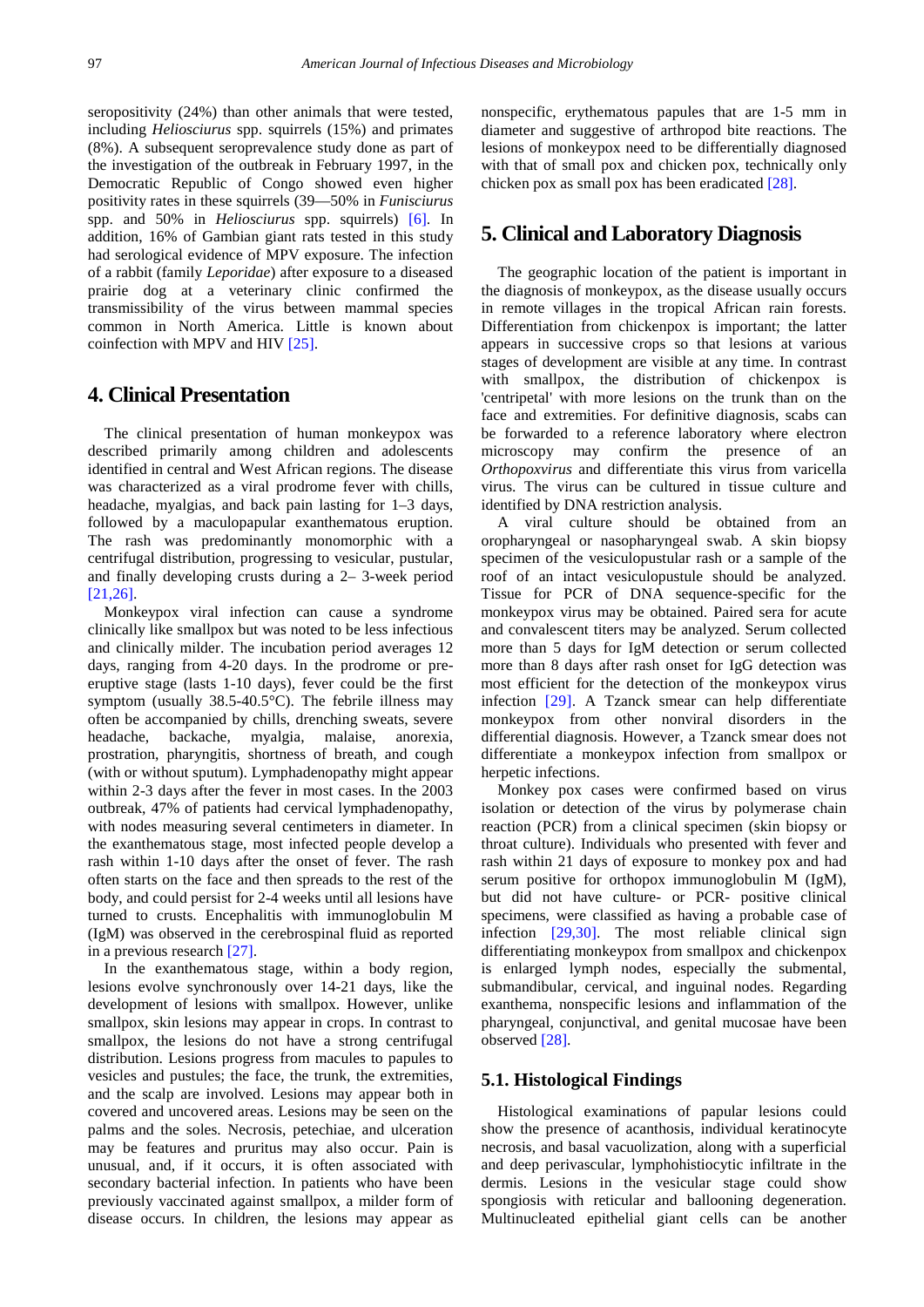significant observation. Pustular lesions might show epidermal necrosis with numerous eosinophils and neutrophils, many displaying karyorrhexis. Necrosis may extend through full-thickness epidermis with sharp lateral demarcation from adjacent intact epidermis. The associated perivascular infiltrate may include eosinophils and neutrophils in addition to lymphocytes and histiocytes and petechial lesions can demonstrate secondary vasculitis. Amphophilic intranuclear structures suggestive of viral inclusions may also be seen in keratinocytes [\[28\].](#page-5-21)

Immunohistochemistry staining for Orthopox viral antigens is available and can be performed in select reference laboratories. Electron microscopic observation can reveal intracytoplasmic, round-to-oval inclusions with sausage-shaped structures centrally, measuring approximatrely 200-300 µm. These Inclusions were noted to be consistent with Orthopox viruses, permitting differentiation from Parapox and Herpes viruses [\[28\].](#page-5-21)

## **6. Treatment**

The Centers for Disease Control and Prevention (CDC) recommended smallpox vaccination within 2 weeks, ideally before 4 days, after a significant, unprotected exposure to a diseased animal or a confirmed human case [\[31\].](#page-5-23) Data from the African outbreaks suggest that prior smallpox vaccination confers 85% protection from monkeypox viral infection. Efficacy of vaccination was noted to be prolonged with protection noted even several years after vaccination, and the incidence of complications being reduced [\[8\].](#page-5-3)

Since human infection with monkeypox virus is a rare disease, no benefit would be derived from vaccination with Vaccinia virus. Furthermore, smallpox vaccination cannot be undertaken in populations with high prevalence of HIV infection because of the risk of serious complications. Antiviral chemotherapeutic treatment is not a viable option in those remote places where the disease is likely to appear. The treatment would have to be administered in the very early stages of the disease and it is unlikely that the treatment could be made available in time. In addition, the treatment is not devoid of side effects [\[32\].](#page-5-24)

## **7. Prevention and Control**

Improved infection control measures, including the regular screening, and isolation of newly infected animals will certainly help in preventing outbreaks among animals. Better hygiene habits are warranted to avoid spreading of the virus on fomites which then become a source for newer infections. Vaccination with vaccinia virus could be choice to protect animals. Because infections have been reported in Asian monkeys mixed with primates from Africa, care must be taken to house these species separately. Anyone who has been exposed to monkeypox virus should avoid contact with animals, particularly rodents and non-human primates, to stop transmitting the virus [\[32\].](#page-5-24)

During an outbreak, monkeypox viral spread may be controlled by quarantining (at least for 6 weeks from the date of the last exposure) the infected animals and tracing of their contacts. Areas where these animals have been kept should be cleaned and disinfected thoroughly. Adherence to specific instructions from the state or local health department or the CDC Web site is required.

# **8. Recent Advances in the Knowledge of Monkeypox Virus**

A recent study has observed that the presence of a gene coding for Golgi-associated retrograde protein (GARP) complex in an infecting monkeypox virus strain could contribute to serious infection. The same study has also noted that it is important to identify the host target cells which are required for viral multiplication could pave the way for development of anti-viral therapy [\[33\].](#page-5-25) Another report recently noted that it was not exactly known as to how the monkepox virus spreads to humans. The same research study has suggested that, although there is no known reservoir for monkeypox virus, a close association with wild animals leading to bites, and consumption of bush meat could be potential risk factors to acquire monkepox virus infection [\[32\].](#page-5-24) Immunization with highly attenuated smallpox strain proved to be beneficial in human giving a protection for up to 6 weeks after vaccination. The same study has observed that such highly attenuated smallpox vaccine could provide longer protection for more than a year as observed in monkeys [\[33\].](#page-5-25) Identification of infection with monkeypox virus is complex due to its similarities between smallpox virus, and, varicella-zoster viruses. Recently a study has evaluated utility of two methods that included the realtime quantitative polymerase chain reaction (PCR) assay, and the more automated GeneXpert MPX/OPX technique in the laboratory diagnosis of monkeypox [\[35,36\].](#page-5-26) Development of an on-site laboratory diagnostic test which can be used both in humans and animals was recently reported. It is an immune-filtration technique called as ABICAP (Antibody Immuno Column for Analytical Processes). This works on a gravity-driven flow-through antigen capture ELISA, different from the traditional enzyme linked immunosorbent assays (ELISAs), and the lateral flow Immunochromatographic tests [\[37,38\].](#page-5-27)

#### **9. Conclusion**

Among the group of pox viruses, the smallpox virus has been declared as non-existent in the wild many years back. Although Varicella-Zoster virus/Chicken pox virus, the causative agent of chicken pox is prevalent among humans, it is a self-limiting infection. The cause of concern now is the presence and potential spread of other hither to less known pox viruses, including the monkeypox in humans. It has been observed that the newer pox viruses could be like the eradicated smallpox virus which causes a potentially life threatening infection in humans. In the era of globalization, there is a frequent mobility of human, carrying a potential for spread of monkeypox. Cross border transport of animals also provides an imminent threat of spread of infection. Biological warfare and potential threat of bioterrorism cannot be ruled out; therefore, a